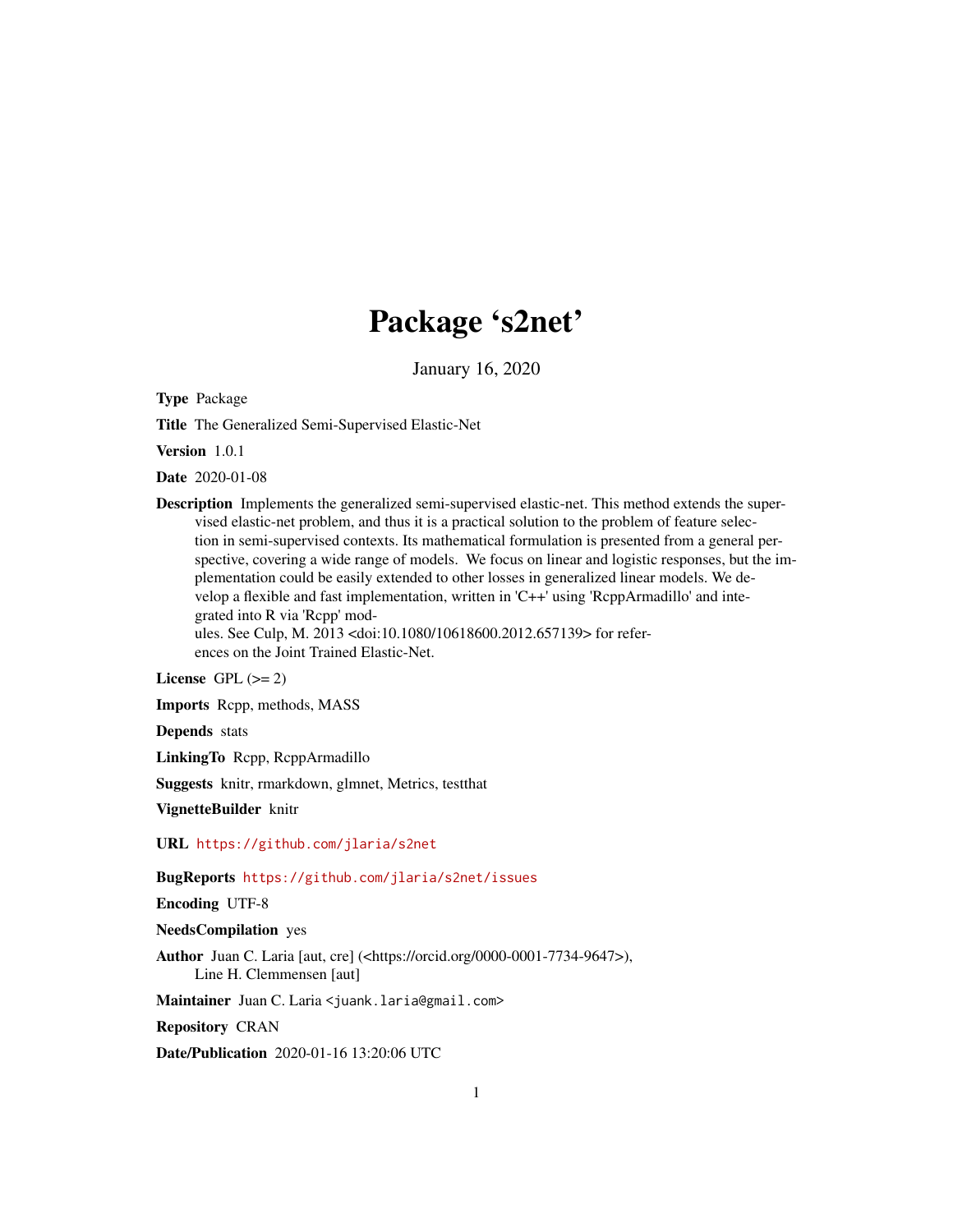# <span id="page-1-0"></span>R topics documented:

|       | $predict\_Rcpp\_s2net \ldots \ldots \ldots \ldots \ldots \ldots \ldots \ldots \ldots \ldots \ldots \ldots \ldots$ |    |
|-------|-------------------------------------------------------------------------------------------------------------------|----|
|       |                                                                                                                   |    |
|       |                                                                                                                   |    |
|       |                                                                                                                   |    |
|       |                                                                                                                   |    |
|       |                                                                                                                   |    |
|       |                                                                                                                   |    |
|       |                                                                                                                   |    |
|       |                                                                                                                   |    |
| Index |                                                                                                                   | 16 |

s2net-package *The Generalized Semi-Supervised Elastic-Net*

#### <span id="page-1-1"></span>Description

Implements the generalized semi-supervised elastic-net. This method extends the supervised elasticnet problem, and thus it is a practical solution to the problem of feature selection in semi-supervised contexts. Its mathematical formulation is presented from a general perspective, covering a wide range of models. We focus on linear and logistic responses, but the implementation could be easily extended to other losses in generalized linear models. We develop a flexible and fast implementation, written in 'C++' using 'RcppArmadillo' and integrated into R via 'Rcpp' modules. See Culp, M. 2013 <doi:10.1080/10618600.2012.657139> for references on the Joint Trained Elastic-Net.

# Details

The DESCRIPTION file:

| Package:<br>s2net<br>Package<br>The Generalized Semi-Supervised Elastic-Net<br>1.0.1<br>2020-01-08 |                                                                                                                         |
|----------------------------------------------------------------------------------------------------|-------------------------------------------------------------------------------------------------------------------------|
| Type:<br>Title:<br>Version:<br>Date:                                                               |                                                                                                                         |
|                                                                                                    |                                                                                                                         |
|                                                                                                    |                                                                                                                         |
|                                                                                                    |                                                                                                                         |
|                                                                                                    |                                                                                                                         |
|                                                                                                    | Authors @R: c(person("Juan C.", "Laria",, role = c("aut", "cre"), email = "juank.laria@gmail.com", comment = c(ORCI     |
|                                                                                                    | Description: Implements the generalized semi-supervised elastic-net. This method extends the supervised elastic-net pro |
| $GPL (= 2)$<br>icense:                                                                             |                                                                                                                         |
| Rcpp, methods, MASS<br>Imports:                                                                    |                                                                                                                         |
| Depends:<br>stats                                                                                  |                                                                                                                         |
| Rcpp, RcppArmadillo<br>LinkingTo:                                                                  |                                                                                                                         |
| knitr, rmarkdown, glmnet, Metrics, testthat<br>Suggests:                                           |                                                                                                                         |
| VignetteBuilder: knitr                                                                             |                                                                                                                         |
| https://github.com/jlaria/s2net<br>JRL.                                                            |                                                                                                                         |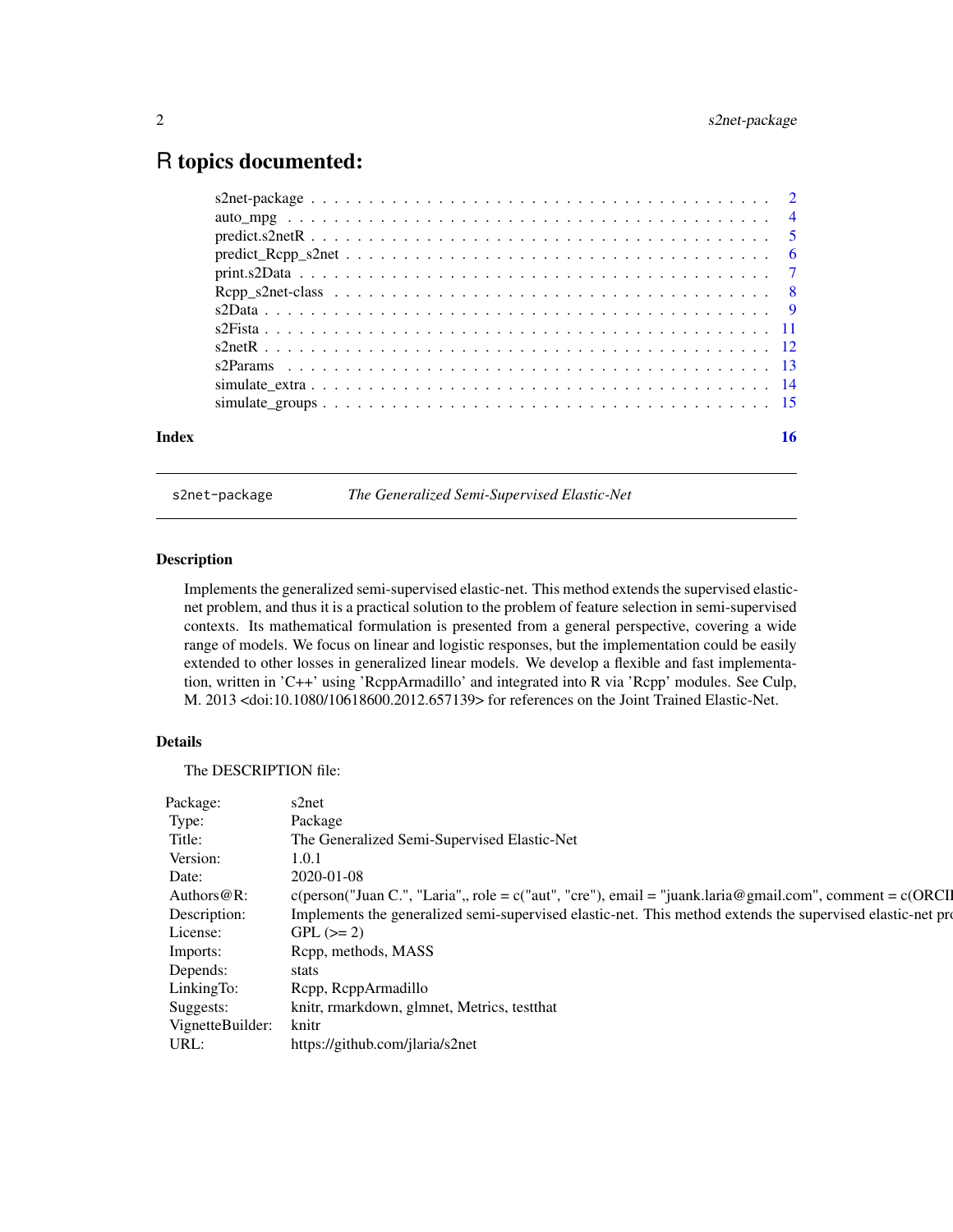<span id="page-2-0"></span>s2net-package 3

| BugReports: | https://github.com/jlaria/s2net/issues                                                                      |
|-------------|-------------------------------------------------------------------------------------------------------------|
| Encoding:   | UTF-8                                                                                                       |
| Author:     | Juan C. Laria [aut, cre] ( <https: 0000-0001-7734-9647="" orcid.org="">), Line H. Clemmensen [aut]</https:> |
| Maintainer: | Juan C. Laria <iuank.laria@gmail.com></iuank.laria@gmail.com>                                               |

Index of help topics:

| Rcpp_s2net-class   | Class 's2net'                               |
|--------------------|---------------------------------------------|
| auto_mpg           | Auto MPG Data Set                           |
| predict.s2netR     | S3 Methods for 's2netR' objects.            |
| predict_Rcpp_s2net | Predict method for 's2net' C++ class.       |
| print.s2Data       | Print methods for S3 objects                |
| s2Data             | Data wrapper for 's2net'.                   |
| s2Fista            | Hyper-parameter wrapper for FISTA.          |
| s2Params           | Hyper-parameter wrapper for 's2net'         |
| s2net              | The Generalized Semi-Supervised Elastic-Net |
| s2netR             | Trains a generalized extended linear joint  |
|                    | trained model using semi-supervised data.   |
| simulate_extra     | Simulate extrapolated data                  |
| simulate_groups    | Simulate data (two groups design)           |
|                    |                                             |

This package includes a very easy-to-use interface for handling data, with the [s2Data](#page-8-1) function. The main function of the package is the [s2netR](#page-11-1) function, which is a wrapper for the [Rcpp\\_s2net](#page-7-1) (s2net) class.

# Author(s)

NA

#### References

Laria, J.C., L. Clemmensen (2019). A generalized elastic-net for semi-supervised learning of sparse features.

Sogaard Larsen, J. et. al. (2019). Semi-supervised covariate shift modelling of spectroscopic data.

Ryan, K. J., & Culp, M. V. (2015). On semi-supervised linear regression in covariate shift problems. *The Journal of Machine Learning Research, 16*(1), 3183-3217.

#### See Also

[s2Data](#page-8-1), [s2netR](#page-11-1), [Rcpp\\_s2net](#page-7-1)

# Examples

```
data("auto_mpg")
train = s2Data(xL = auto_mpg$P1$xL, yL = auto_mpg$P1$yL, xU = auto_mpg$P1$xU)
model = s2netR(train,
               s2Params(lambda1 = 0.1,
```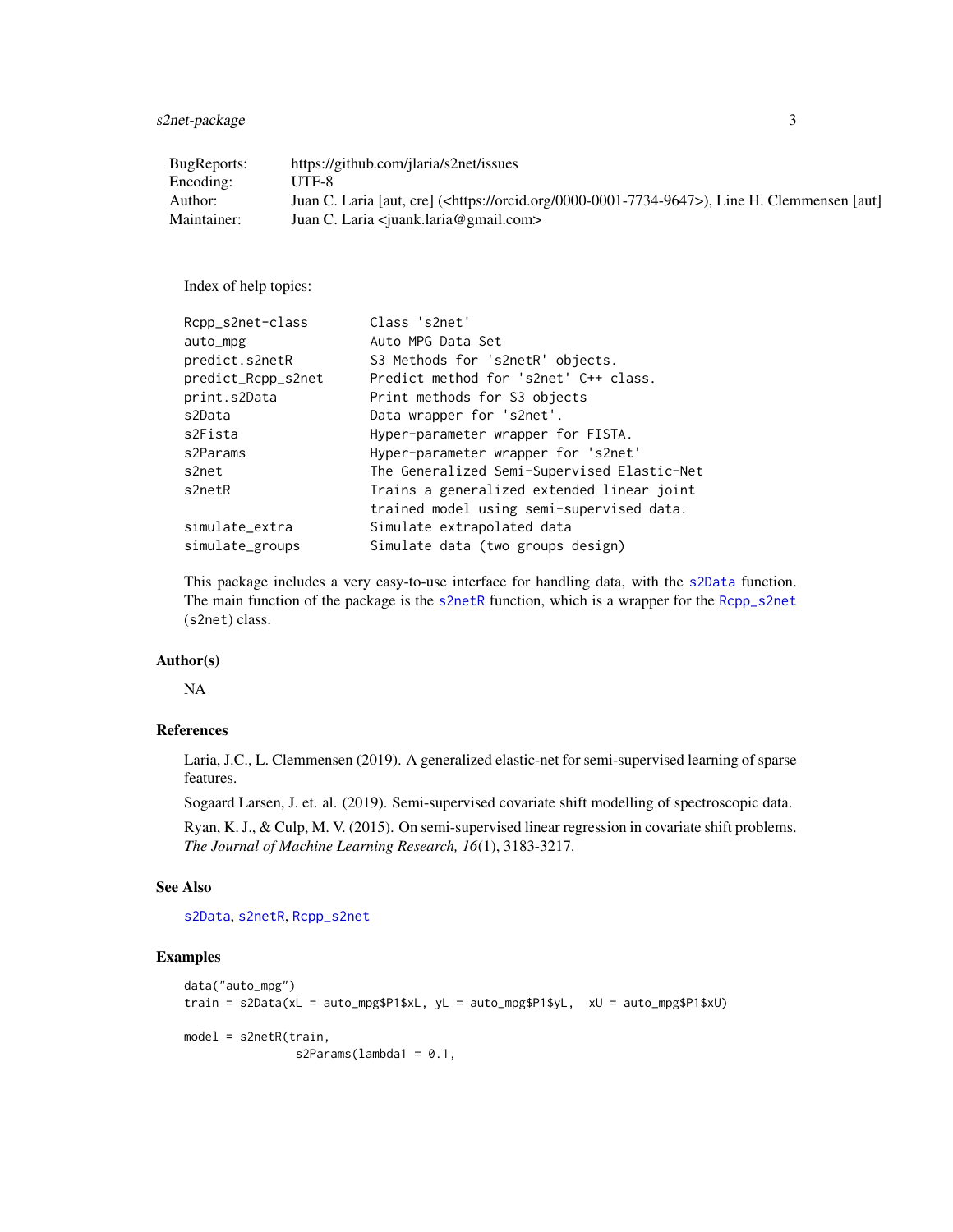```
lambda2 = 0,
                           gamma = 0.1,
                           gamma2 = 100,gamma3 = 0.1)
# here we tell it to transform the valid data as we did with train.
valid = s2Data(auto_mpg$P1$xU, auto_mpg$P1$yU, preprocess = train)
ypred = predict(model, valid$xL)
## Not run:
if(require(ggplot2)){
  ggplot() +
    aes(x = ypred, y = valid$yL) + geom\_point() +geom_abline(intercept = 0, slope = 1, linetype = 2)
}
## End(Not run)
```
auto\_mpg *Auto MPG Data Set*

#### Description

This dataset was taken from the UCI Machine Learning Repository [https://archive.ics.uci.](https://archive.ics.uci.edu/ml/datasets/Auto+MPG) [edu/ml/datasets/Auto+MPG](https://archive.ics.uci.edu/ml/datasets/Auto+MPG), and processed for the semi-supervised setting (Ryan and Culp, 2015).

#### Usage

data("auto\_mpg")

#### Format

There are two lists that contain partitions from a data frame with 398 observations on the following 9 variables.

mpg a numeric vector

cylinders an ordered factor with levels 3 < 4 < 5 < 6 < 8

displacement a numeric vector

horsepower a numeric vector

weight a numeric vector

acceleration a numeric vector

year a numeric vector

origin a factor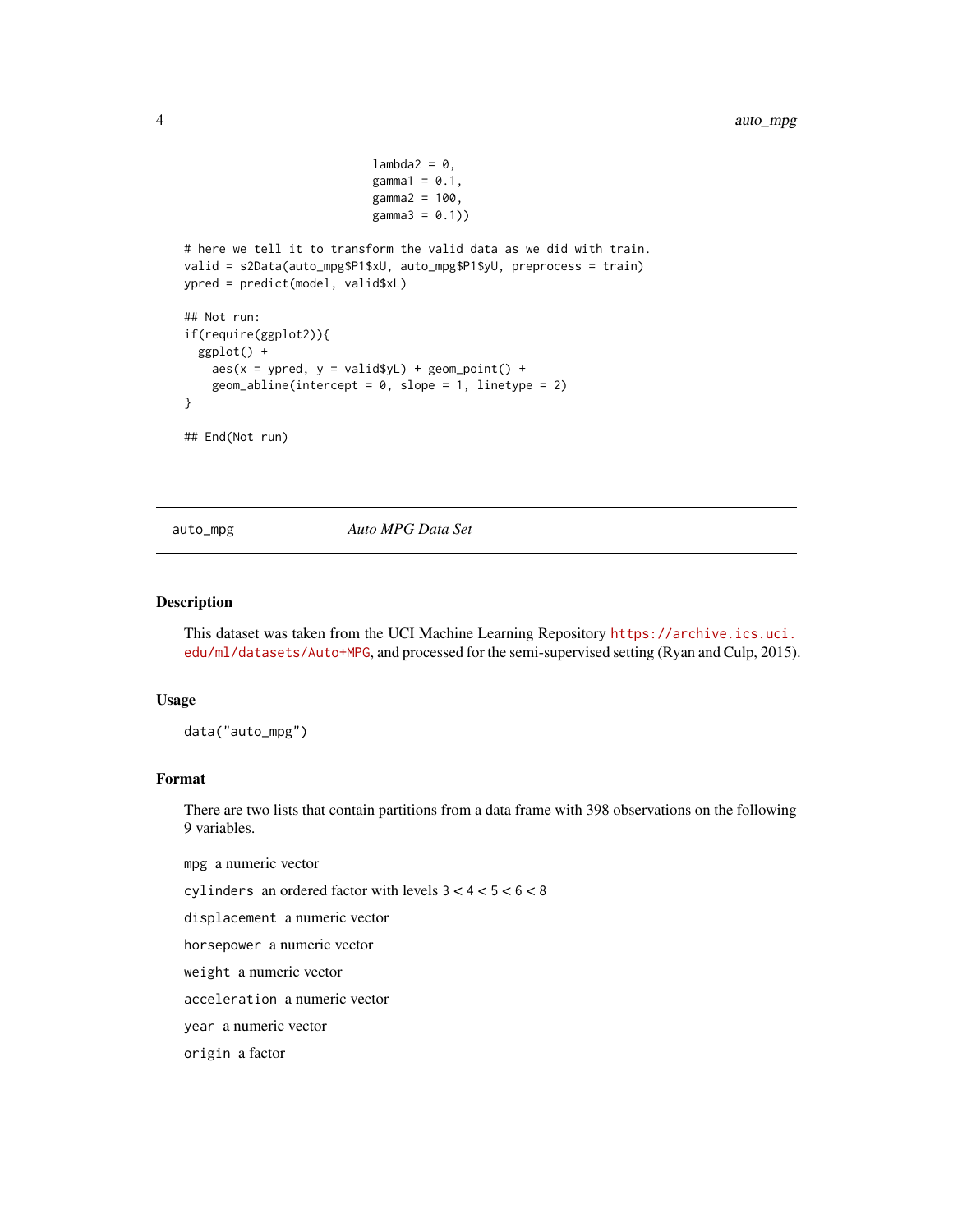#### <span id="page-4-0"></span>Details

This dataset is a slightly modified version of the dataset provided in the StatLib library. In line with the use by Ross Quinlan (1993) in predicting the attribute "mpg", 8 of the original instances were removed because they had unknown values for the "mpg" attribute. "The data concerns citycycle fuel consumption in miles per gallon, to be predicted in terms of 3 multivalued discrete and 5 continuous attributes." (Quinlan, 1993)

#### Source

Quinlan,R. (1993). Combining Instance-Based and Model-Based Learning. In Proceedings on the Tenth International Conference of Machine Learning, 236-243, University of Massachusetts, Amherst. Morgan Kaufmann.

Dua, D. and Graff, C. (2019). UCI Machine Learning Repository [[http://archive.ics.uci.](http://archive.ics.uci.edu/ml) [edu/ml](http://archive.ics.uci.edu/ml)]. Irvine, CA: University of California, School of Information and Computer Science.

#### References

Ryan, K. J., & Culp, M. V. (2015). On semi-supervised linear regression in covariate shift problems. *The Journal of Machine Learning Research, 16*(1), 3183-3217.

# Examples

data(auto\_mpg) head(auto\_mpg\$P1\$xL)

predict.s2netR *S3 Methods for* [s2netR](#page-11-1) *objects.*

#### **Description**

Generic predict method. Wrapper for the C++ class method s2net\$predict.

#### Usage

```
## S3 method for class 's2netR'
predict(object, newX, type = "default", ...)
```
#### Arguments

| object | A s2netR object                                                                                                                               |
|--------|-----------------------------------------------------------------------------------------------------------------------------------------------|
| newX   | A matrix with the data to make predictions. It should be in the same scale as the<br>original data. See s2Data to see how to format the data. |
| type   | Type of predictions. One of "default" (figure it out from the train data),<br>"response","probs","class".                                     |

...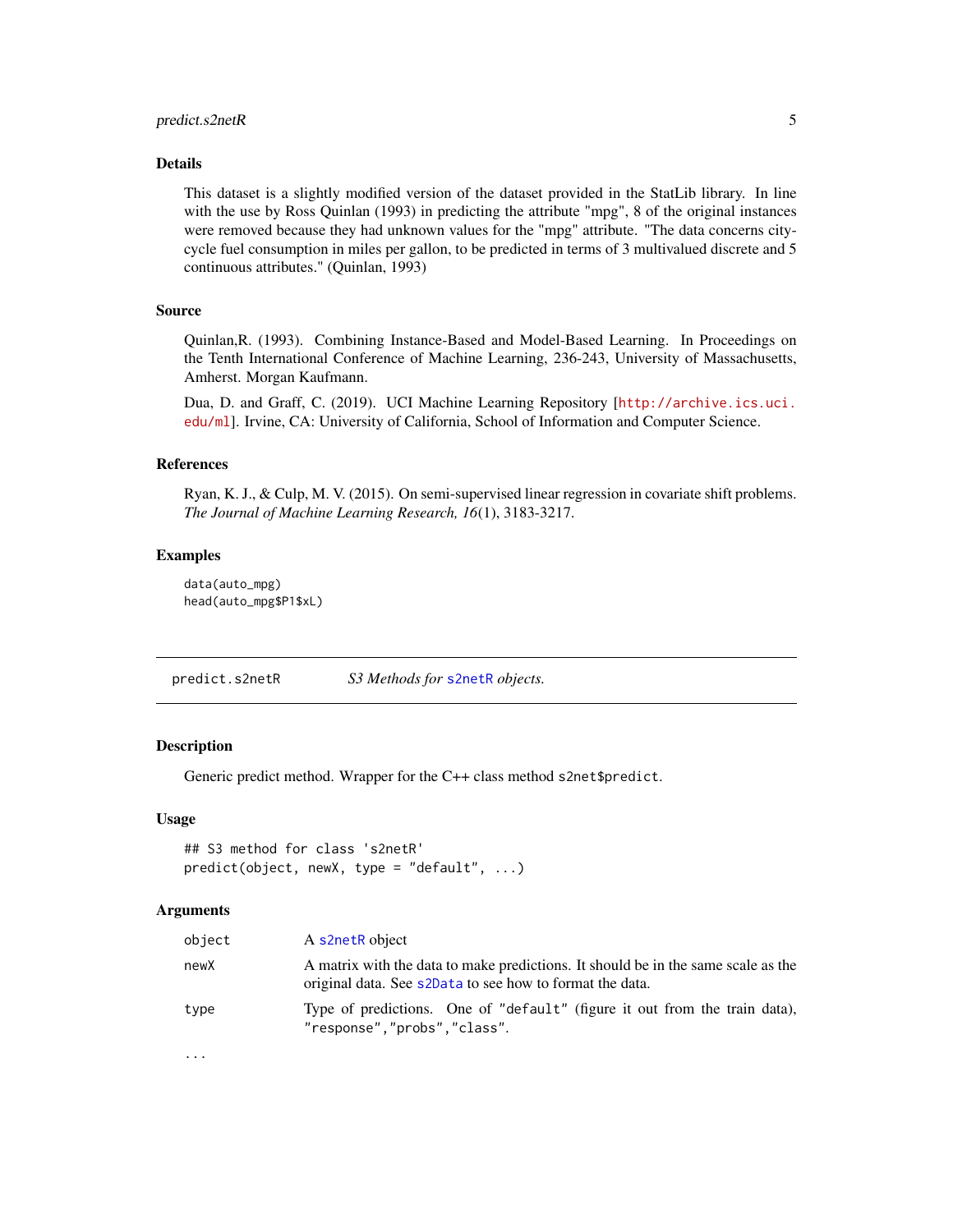# <span id="page-5-0"></span>Value

A column matrix with predictions.

# See Also

[s2netR](#page-11-1), [s2net](#page-1-1)

# Examples

```
data("auto_mpg")
train = s2Data(xL = auto_mpg$P1$xL, yL = auto_mpg$P1$yL, xU = auto_mpg$P1$xU)
model = s2netR(train,
                s2Params(lambda1 = 0.1,
                          lambda2 = 0,
                           gamma1 = 0.1,
                           gamma2 = 100,gamma3 = 0.1,
                loss = "linear",
                frame = "ExtJT",
                proj = "auto",
                fista = s2Fista(5000, 1e-7, 1, 0.8))
valid = s2Data(auto_mpg$P1$xU, auto_mpg$P1$yU, preprocess = train)
ypred = predict(model, valid$xL)
## Not run:
if(require(ggplot2)){
  ggplot() +
    aes(x = ypred, y = valid$yL) + geom\_point() +geom_abline(intercept = 0, slope = 1, linetype = 2)
}
## End(Not run)
```
<span id="page-5-1"></span>predict\_Rcpp\_s2net *Predict method for* s2net *C++ class.*

# Description

This function provides an interface in R for the method predict in C++ class s2net.

# Usage

predict\_Rcpp\_s2net(object, newX, type = "default")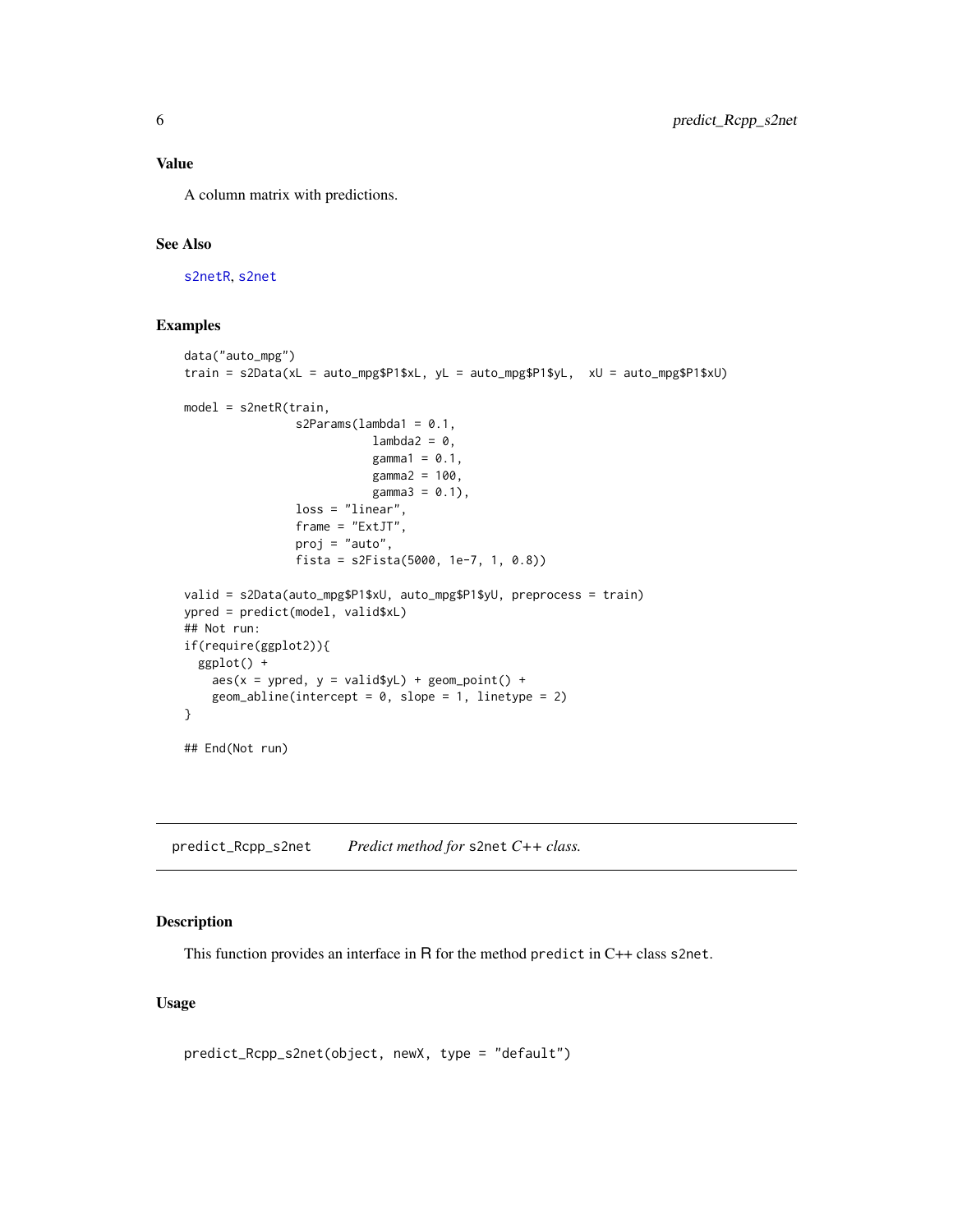# <span id="page-6-0"></span>print.s2Data 7

#### Arguments

| object | An object of class Rcpp_s2net.                                                                                                                                |
|--------|---------------------------------------------------------------------------------------------------------------------------------------------------------------|
| newX   | Data to make predictions. Could be a s2Data object (field xL is used) or a<br>matrix (in the same space as the original data where the model was fitted).     |
| type   | Type of predictions. One of "default": let the method figure it out; "response":<br>the linear predictor; "probs": fitted probabilities; class: fitted class. |

# Details

This method is included as a high-level wrapper of object\$predict().

# Value

Returns a column matrix with the same number of rows/observations as newX.

#### Author(s)

Juan C. Laria

# See Also

[Rcpp\\_s2net](#page-7-1)

print.s2Data *Print methods for S3 objects*

# Description

Very simple print methods to show basic information about these simple S3 objects.

# Usage

```
## S3 method for class 's2Data'
print(x, \ldots)## S3 method for class 's2Fista'
print(x, \ldots)
```
# Arguments

x S3 object of class s2Data or s2Fista

#### ...

See Also

[s2Data](#page-8-1)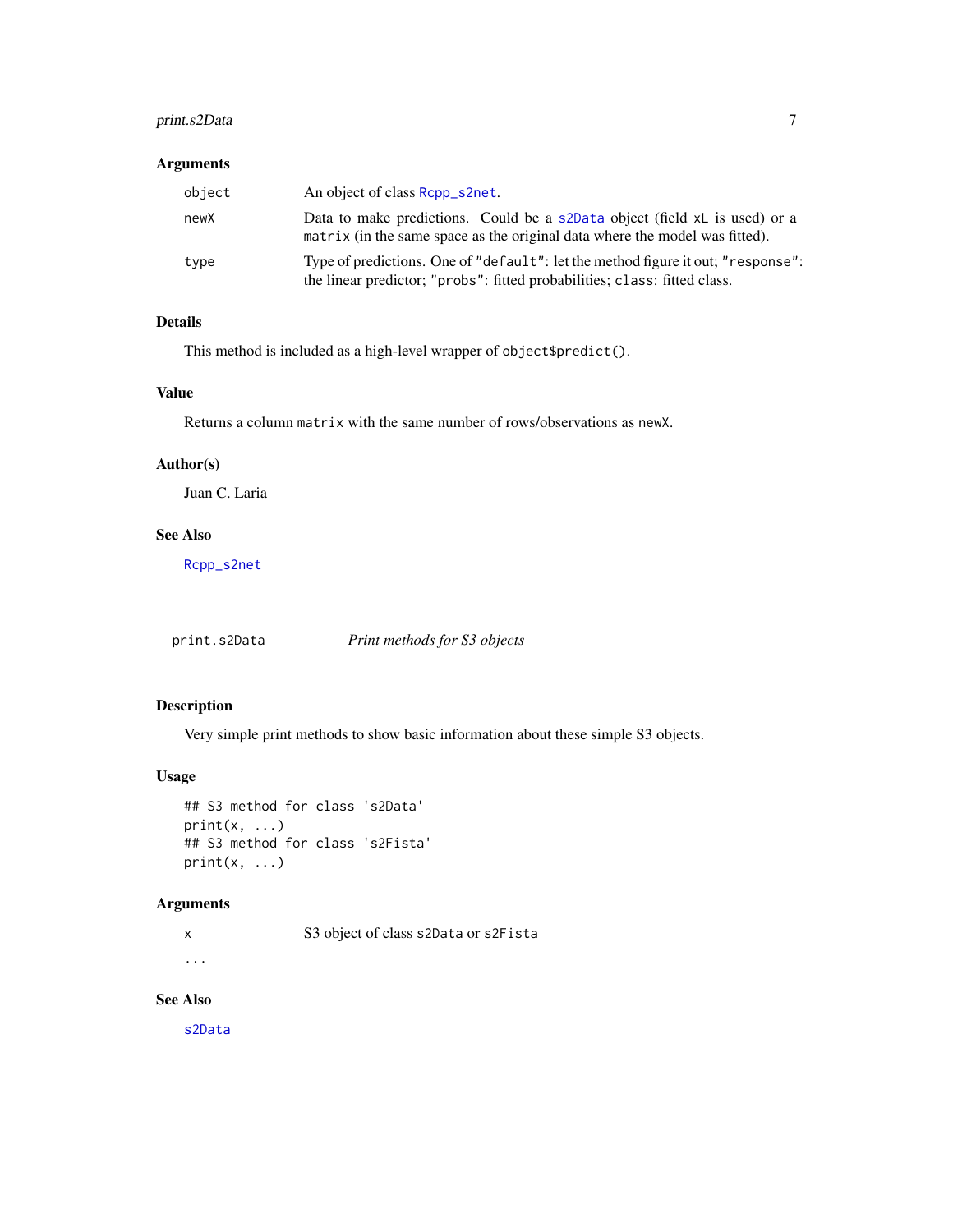<span id="page-7-0"></span>Rcpp\_s2net-class *Class* s2net

#### <span id="page-7-1"></span>Description

This is the main class of this library, implemented in C++ and exposed to R using Rcpp modules. It can be used in R directly, although some generic S4 methods have been implemented to make it easier to interact in R.

#### Methods

```
predict signature(object = "Rcpp_s2net"): See predict_Rcpp_s2net
```
#### Fields

beta: Object of class matrix. The fitted model coefficients.

intercept: The model intercept.

# Class-Based Methods

```
initialize(data, loss): data s2Data object
     loss Loss function: 0 = linear, 1 = logit
```
setupFista[\(s2Fista\)](#page-10-1): Configures the FISTA internal algorithm.

predict(newX, type): newX New data matrix to make predictions.

type  $0 =$  default,  $1 =$  response,  $2 =$  probs,  $3 =$  class

```
fit(params, frame, proj): params s2Params object
```
frame  $0 = "JT", 1 = "ExtJT"$ proj  $0 = no$ ,  $1 = yes$ ,  $2 = auto$ 

#### Author(s)

Juan C. Laria

# Examples

```
data("auto_mpg")
train = s2Data(xL = auto_mpg$P1$xL, yL = auto_mpg$P1$yL, xU = auto_mpg$P1$xU)
# We create the C++ object calling the new method (constructor)
obj = new(s2net, train, 0) # 0 = regressionobj
# We call directly the $fit method of obj,
obj$fit(s2Params(lambda1 = 0.01,
                  lambda2 = 0.01,
                  gamma1 = 0.05,
                  gamma2 = 100,
```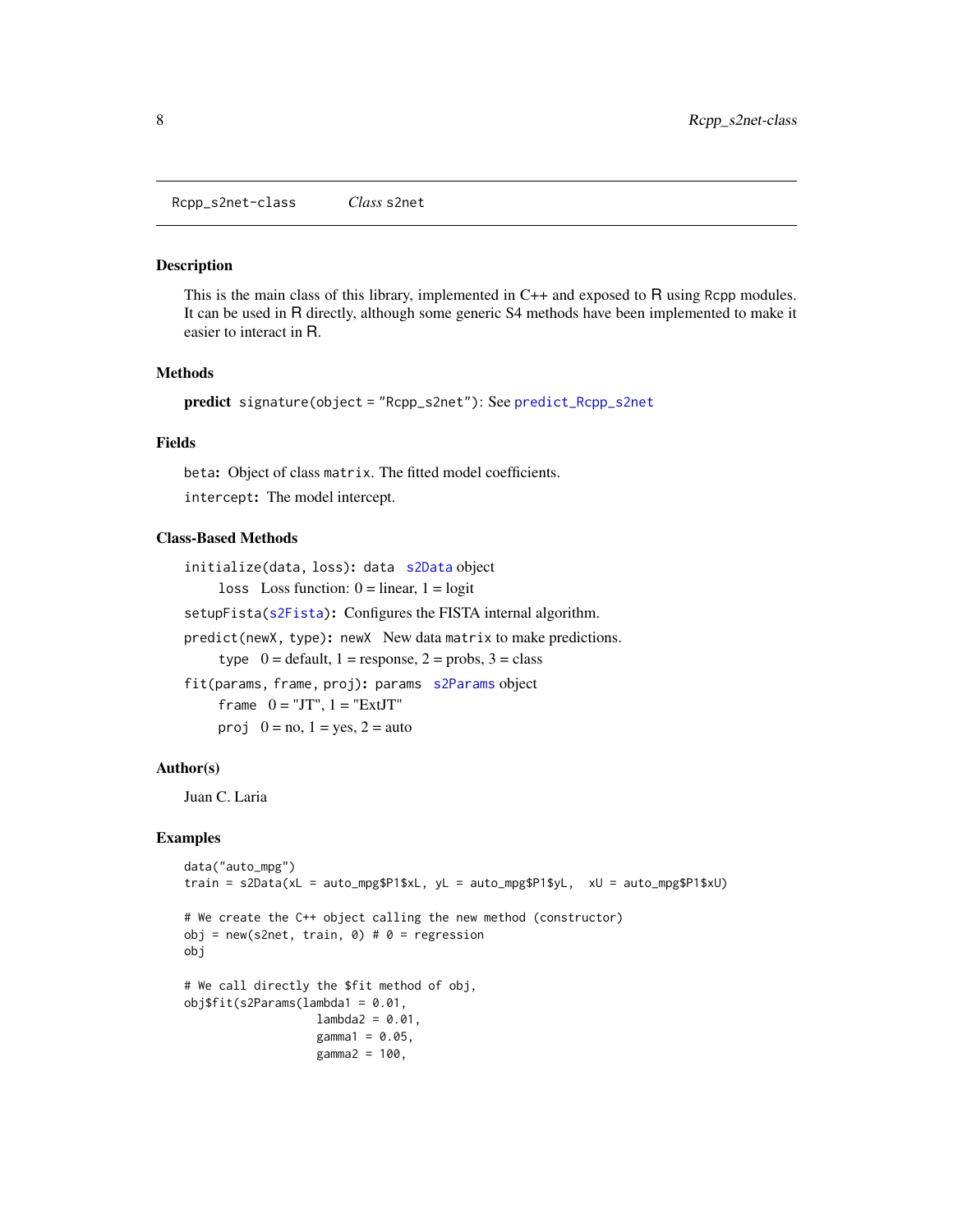#### <span id="page-8-0"></span>s2Data 9

```
gamma3 = 0.05, 1, 2)
# fitted model
obj$beta
# We can test the results using the unlabeled data
test = s2Data(xL = auto_mpg$P1$xU, yL = auto_mpg$P1$yU, preprocess = train)
ypred = obj$predict(test$xL, 0)
## Not run:
if(require(ggplot2)){
  ggplot() +
   aes(x = ypred, y = test$yL) + geom\_point() +geom_abline(intercept = 0, slope = 1, linetype = 2)
}
## End(Not run)
```
<span id="page-8-1"></span>

s2Data *Data wrapper for* s2net*.*

# Description

This function preprocess the data to fit a semi-supervised linear joint trained model.

#### Usage

 $s2Data(xL, yL, xU = NULL, preprocess = T)$ 

# Arguments

| xL         | The labeled data. Could be a matrix or data. frame.                                                                                                                                                                          |
|------------|------------------------------------------------------------------------------------------------------------------------------------------------------------------------------------------------------------------------------|
| yL         | The labels associated with xL. Could be a vector, matrix or data. frame, of<br>factor or numeric types.                                                                                                                      |
| xU         | The unlabeled data (optional). Could be a matrix or data. frame.                                                                                                                                                             |
| preprocess | Should the input data be pre-processed? Possible values are:                                                                                                                                                                 |
|            | TRUE (default) The data is converted to a matrix. Factor variables are automati-<br>cally coded using model, matrix. The data is scaled, and constant columns are<br>removed.                                                |
|            | FALSE Do nothing. Keep in mind that the theoretical framework assumes that<br>xL is centered. Unless you are absolutely sure, avoid this.                                                                                    |
|            | Another object of class s2Data that was obtained from similar data (same orig-<br>inal variables). This is useful when using train/validation sets, to apply the vali-<br>dation data the same transformation as train data. |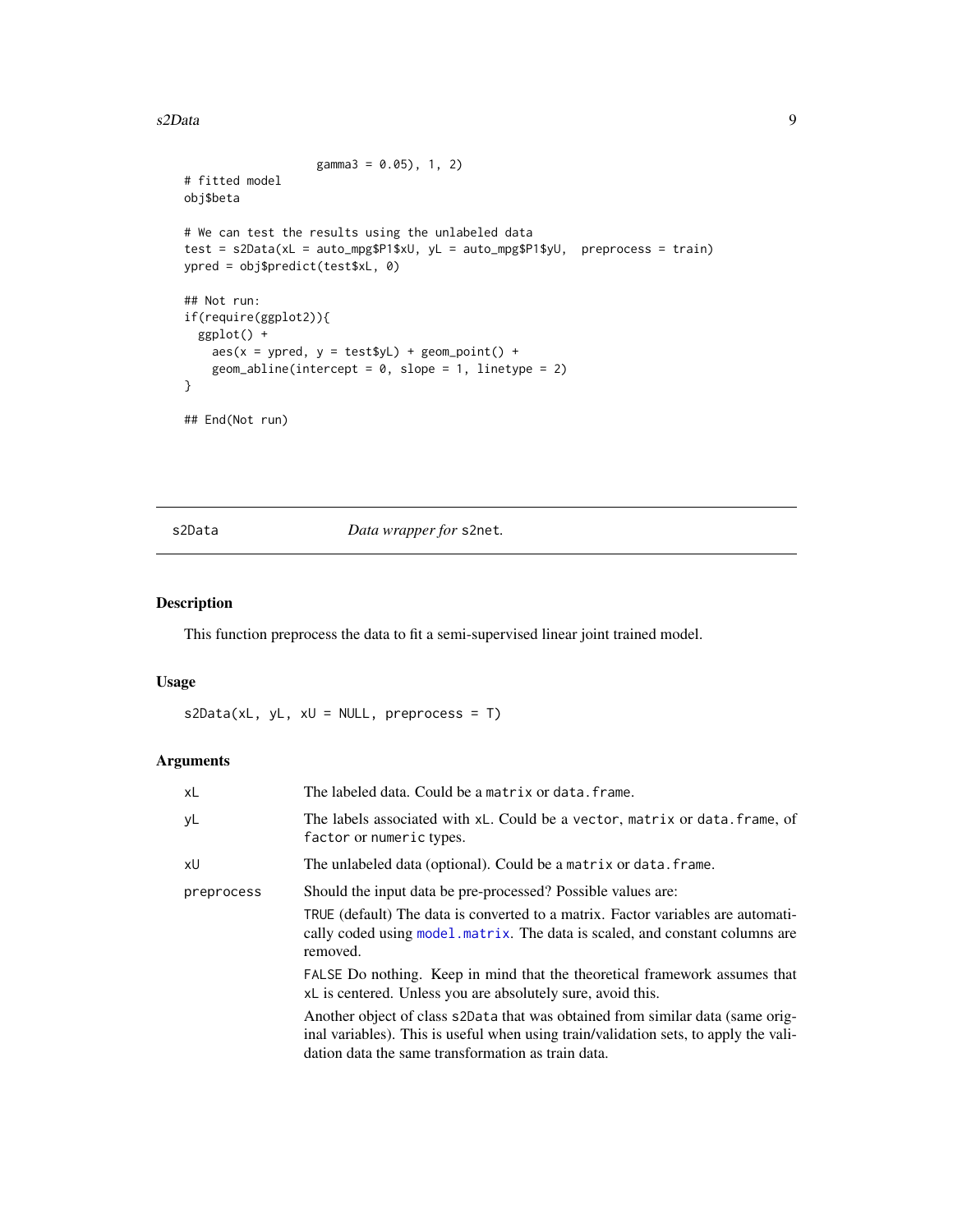# <span id="page-9-0"></span>Value

Returns an object of S3 class s2Data with fields

| xL   | Transformed labeled data                                                                                       |
|------|----------------------------------------------------------------------------------------------------------------|
| yL   | Transformed labels. If $vL$ was a factor, it is converted to numeric, and the base<br>category is kept in base |
| xU   | Tranformed unlabeled data                                                                                      |
| type | Type of task. This one is inferred from the response labels.                                                   |
| base | Base category for classification $\theta$ = base                                                               |
|      |                                                                                                                |

In addition the following attributes are stored.

| pr:rm_cols | logical vector of removed columns |
|------------|-----------------------------------|
| pr:center  | column center                     |
| pr:scale   | column scale                      |
| pr:ycenter | yL center. Regression             |
| pr:yscale  | yL scale. Regression              |
|            |                                   |

# Author(s)

Juan C. Laria

# See Also

[s2Fista](#page-10-1)

# Examples

```
data("auto_mpg")
train = s2Data( xL = auto_mpg$P1$xL,
                 yL = auto_mpg$P1$yL,
                 xU = auto_mpg$P1$xU,
                  preprocess = TRUE )
show(train)
# Notice how ordered factor variable $cylinders is handled
# .L (linear) .Q (quadratic) .C (cubic) and .^4
head(train$xL)
#if you want to do validation with the unlabeled data
idx = sample(length(auto_mpg$P1$yU), 200)
train = s2Data(xL = auto_mpg$P1$xL, yL = auto_mpg$P1$yL, xU = auto_mpg$P1$xU[idx, ])
valid = s2Data(xL = auto_mpg$P1$xU[-idx, ], yL = auto_mpg$P1$yU[-idx], preprocess = train)
```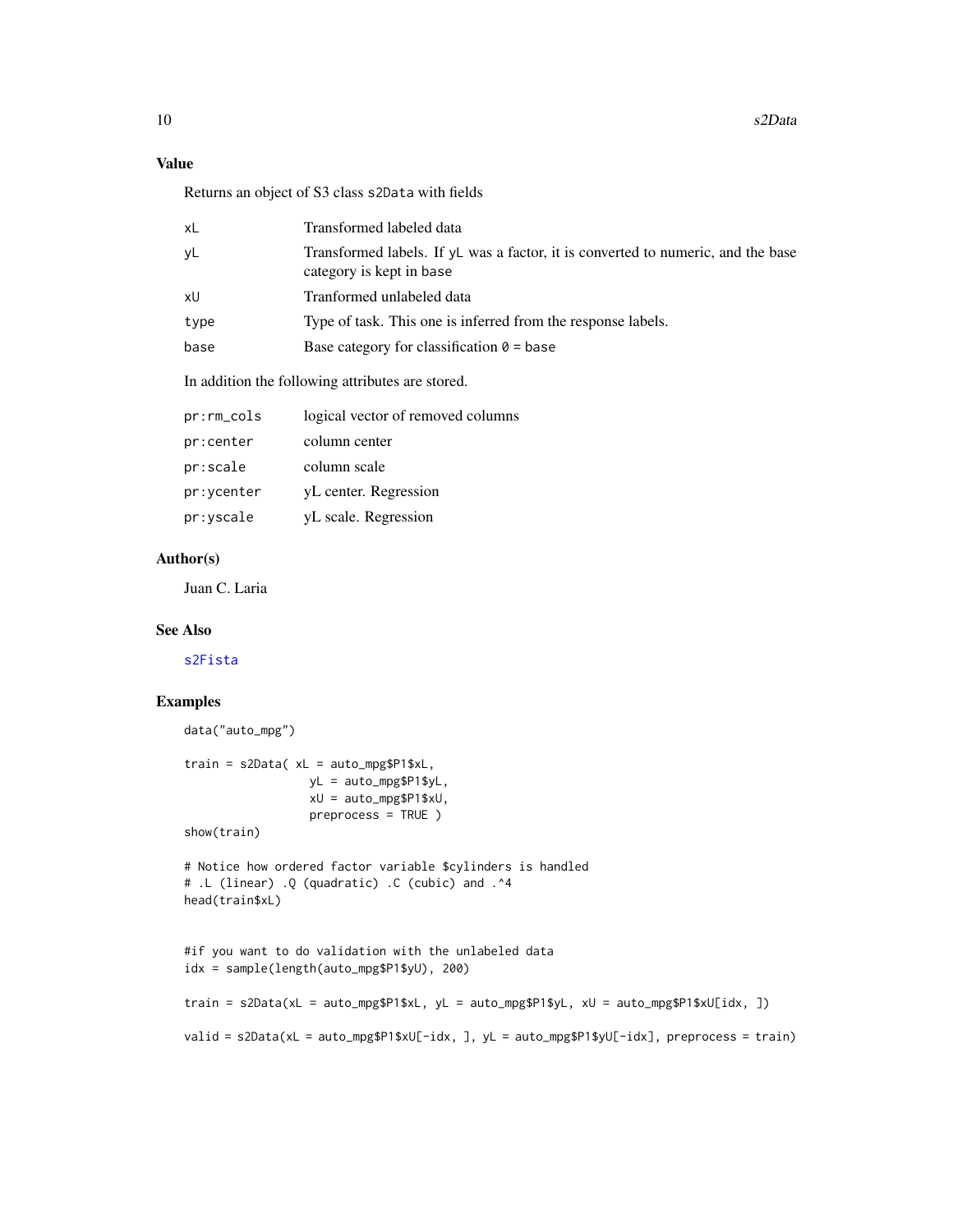#### <span id="page-10-0"></span> $s2Fista$  11

```
test = s2Data(xL = auto_mpg$P1$xU[idx, ], yL = auto_mpg$P1$yU[idx], preprocess = train)
train
valid
test
```
<span id="page-10-1"></span>s2Fista *Hyper-parameter wrapper for FISTA.*

# Description

This is a very simple function that supplies the hyper-parameters for the Fast Iterative Soft-Threshold Algorithm (FISTA) that solves the s2net minimization problem.

#### Usage

 $s2Fista(MAX_ITER_INNER = 5000, TOL = 1e-07, t0 = 2, step = 0.1, use_warmstar t = FALSE)$ 

#### Arguments

MAX\_ITER\_INNER Number of iterations of FISTA

| TOL           | The relative tolerance. The algorith stops when the objective does not improve<br>more than TOL*the null model's objective function evaluation, after two succe-<br>sive iterations. |
|---------------|--------------------------------------------------------------------------------------------------------------------------------------------------------------------------------------|
| t.Ø           | The initial stepsize for backtracking.                                                                                                                                               |
| step          | The scale factor in the stepsize to backtrack until a valid step is found.                                                                                                           |
| use warmstart | Should we use a warm beta to fit the model? This is useful to speed-up hyper-<br>parameter searching methods.                                                                        |

#### Value

Returns an object of S3 class s2Fista with the input arguments as fields.

#### References

Beck, A., & Teboulle, M. (2009). A fast iterative shrinkage-thresholding algorithm for linear inverse problems. *SIAM journal on imaging sciences*, 2(1), 183-202. doi: [10.1137/080716542](https://doi.org/10.1137/080716542)

# See Also

[s2Params](#page-12-1), [s2Data](#page-8-1)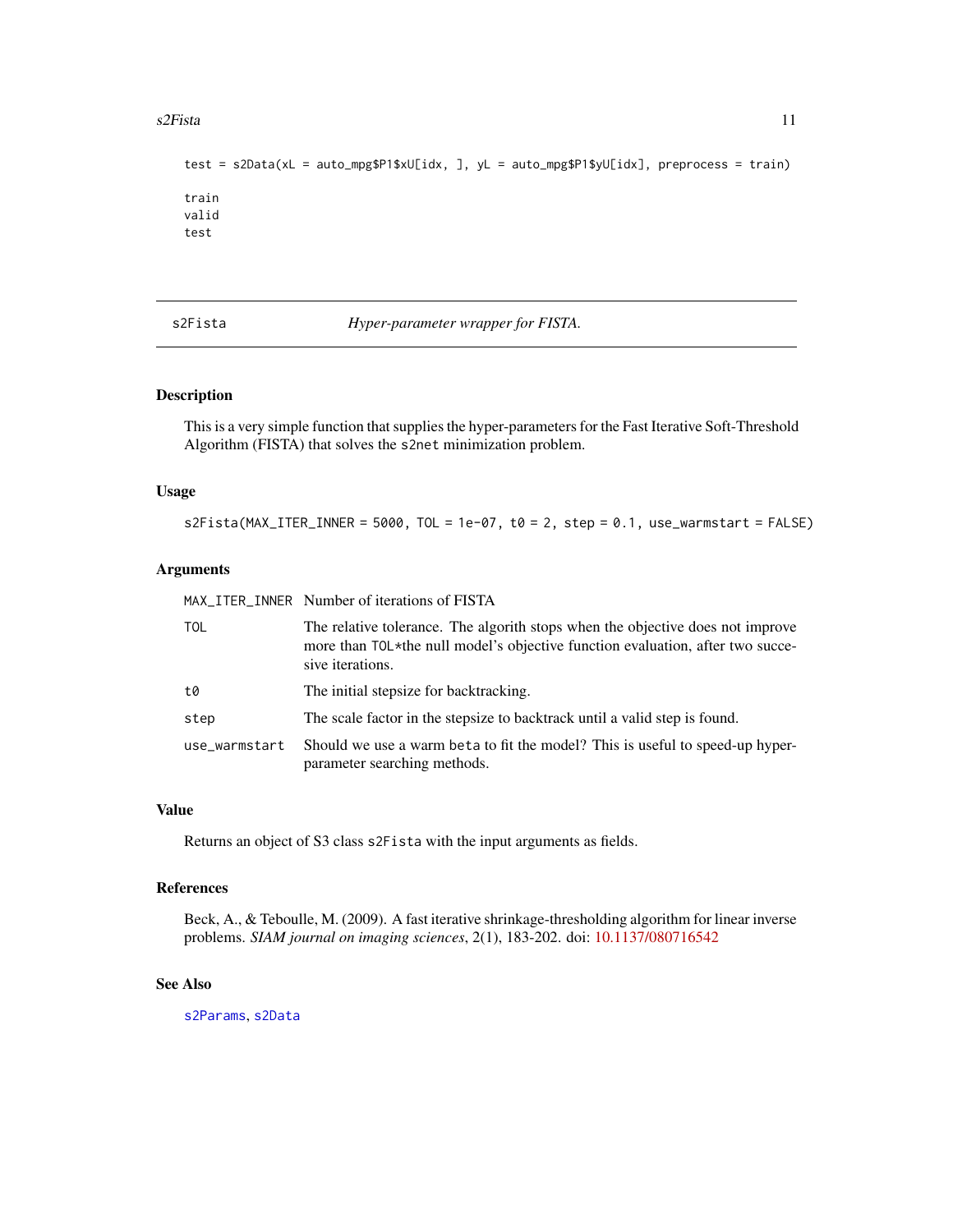<span id="page-11-1"></span><span id="page-11-0"></span>

# Description

This function is a wrapper for the class [s2net](#page-1-1). It creates the C++ object and fits the model using input data.

# Usage

```
s2netR(data, params, loss = "default", frame = "ExtJT", proj = "auto",
       fista = NULL, S3 = TRUE)
```
# Arguments

| data   | A s2Data object with the (training) data.                                                                                                                                                                    |
|--------|--------------------------------------------------------------------------------------------------------------------------------------------------------------------------------------------------------------|
| params | A s2Params object with the model hyper-parameters.                                                                                                                                                           |
| loss   | Loss function. One of "default" (figure it out from the data), "linear" or<br>"logit".                                                                                                                       |
| frame  | The semi-supervised frame: "ExtJT" (the extended linear joint trained model),<br>"JT" (the linear joint trained model from Ryan and Culp. 2015)                                                              |
| proj   | Should the unlabeled data be shifted to remove the model's effect? One of<br>"no", "yes", "auto" (option auto shifts the unlabeled data if the angle betwen<br>beta and the center of the data is important) |
| fista  | Fista setup parameters. An object of class s2Fista.                                                                                                                                                          |
| S3     | Boolean: should the method return an S3 object (default) or a C++ object?                                                                                                                                    |
|        |                                                                                                                                                                                                              |

# Value

Returns an object of S3 class s2netR or a C++ object of class [s2net](#page-1-1)

# Author(s)

Juan C. Laria

# References

Ryan, K. J., & Culp, M. V. (2015). On semi-supervised linear regression in covariate shift problems. *The Journal of Machine Learning Research, 16*(1), 3183-3217.

### See Also

[s2net](#page-1-1)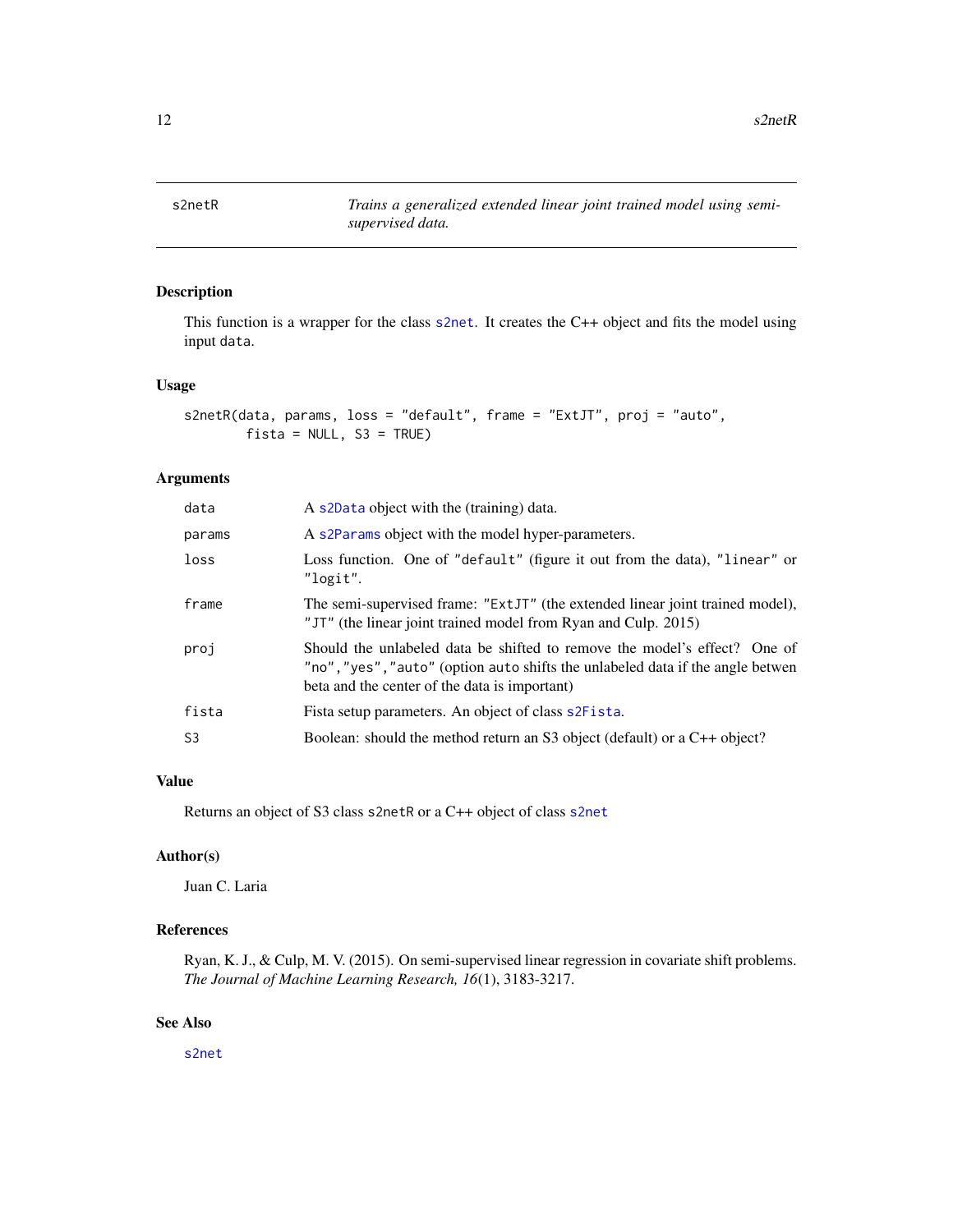#### <span id="page-12-0"></span> $s2$ Params  $13$

# Examples

```
data("auto_mpg")
train = s2Data(xL = auto_mpg$P1$xL, yL = auto_mpg$P1$yL, xU = auto_mpg$P1$xU)
model = s2netR(train,
                s2Params(lambda1 = 0.1,
                          lambda2 = 0,
                           gamma1 = 0.1,
                           gamma2 = 100,
                           gamma3 = 0.1,
                loss = "linear",
                frame = "ExtJT",
                proj = "auto",
                fista = s2Fista(5000, 1e-7, 1, 0.8))
valid = s2Data(auto_mpg$P1$xU, auto_mpg$P1$yU, preprocess = train)
ypred = predict(model, valid$xL)
## Not run:
if(require(ggplot2)){
  ggplot() +
    aes(x = ypred, y = valid$yL) + geom\_point() +geom_abline(intercept = 0, slope = 1, linetype = 2)
}
## End(Not run)
```
<span id="page-12-1"></span>s2Params *Hyper-parameter wrapper for* s2net

# Description

This is a very simple function that collapses the input parameters into a named vector to supply to C++ methods.

# Usage

```
s2Params(lambda1, lambda2 = 0, gamma1 = 0, gamma2 = 0, gamma3 = 0)
```
# Arguments

| lambda1 | elastic-net regularization parameter - $l_1$ norm.    |
|---------|-------------------------------------------------------|
| lambda2 | elastic-net regularization parameter - $l_2$ norm.    |
| gamma1  | s2net weight hyper-parameter.                         |
| gamma2  | s2net covariance hyper-parameter (between 1 and Inf). |
| gamma3  | s2net shift hyper-parameter (between 0 and 1).        |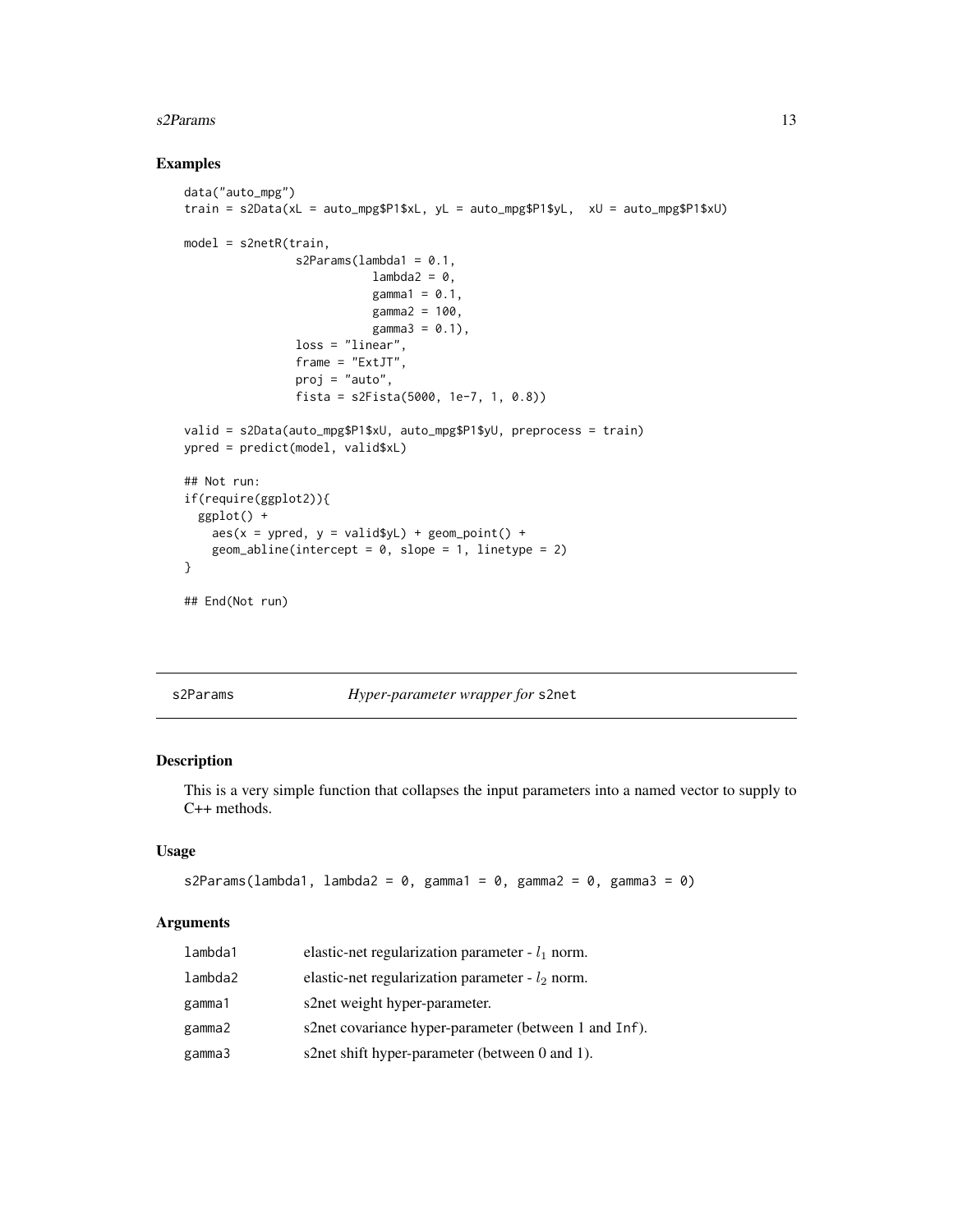#### <span id="page-13-0"></span>Value

Returns a named vector of S3 class s2Params.

# See Also

[s2Data](#page-8-1), [s2Fista](#page-10-1)

<span id="page-13-1"></span>simulate\_extra *Simulate extrapolated data*

#### Description

Simulated data scenarios described in the paper from Ryan and Culp (2015).

# Usage

simulate\_extra(n\_source = 100, n\_target = 100,  $p = 1000$ , shift = 10, scenario = "same", response = "linear", sigma2 = 2.5)

#### Arguments

| n_source | Number of source samples (labeled)                                                                                                                      |
|----------|---------------------------------------------------------------------------------------------------------------------------------------------------------|
| n_target | Number of target samples (unlabeled)                                                                                                                    |
| р        | Number of variables ( $p > 10$ )                                                                                                                        |
| shift    | The shift applied to the first 10 columns of xU.                                                                                                        |
| scenario | Simulation scenario. One of "same" (same distribution), "lucky" (extrapolation<br>with lucky $\beta$ ), "unlucky" (extrapolation with unlucky $\beta$ ) |
| response | Type of response: "linear" or "logit"                                                                                                                   |
| sigma2   | The variance of the error term, linear response case.                                                                                                   |

#### Value

A list, with

- xL data frame with the labeled (source) data
- yL labels associated with xL
- xU data frame with the unlabeled (target) data
- yU labels associated with xU (for validation/testing)

#### References

Ryan, K. J., & Culp, M. V. (2015). On semi-supervised linear regression in covariate shift problems. *The Journal of Machine Learning Research, 16*(1), 3183-3217.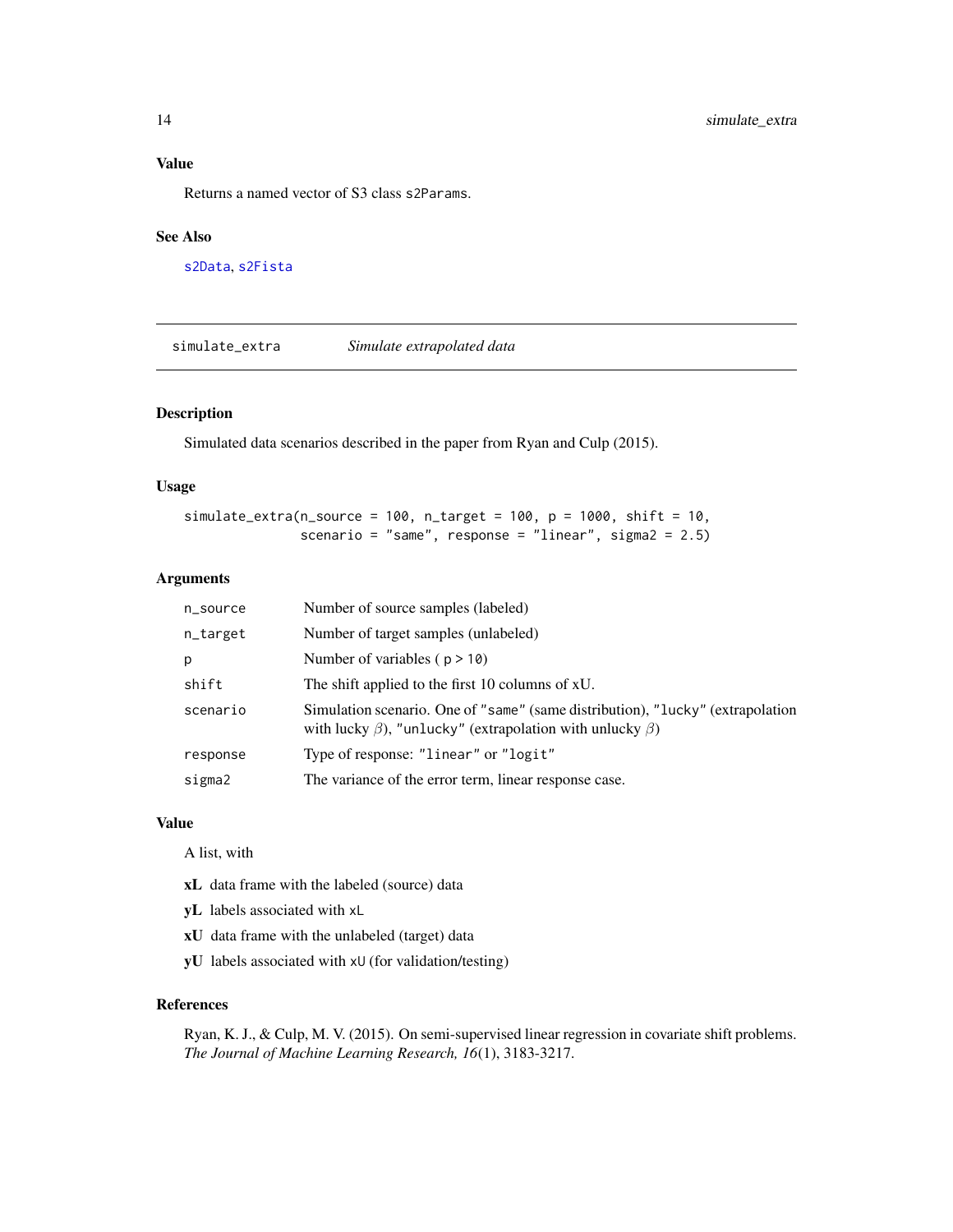<span id="page-14-0"></span>simulate\_groups 15

### See Also

[simulate\\_groups](#page-14-1)

#### Examples

```
set.seed(0)
data = simulate_extra()
train = s2Data(data$xL, data$yL, data$xU)
valid = s2Data(data$xU, data$yU, preprocess = train)
model = s2netR(train, s2Params(0.1))
ypred = predict(model, valid$xL)
plot(ypred, valid$yL)
```
<span id="page-14-1"></span>simulate\_groups *Simulate data (two groups design)*

# Description

Simulated data scenario described in paper [citation here].

#### Usage

simulate\_groups(n\_source = 100, n\_target = 100, p = 200, response = "linear")

#### Arguments

| n source | Number of labeled observations            |
|----------|-------------------------------------------|
| n_target | Number of unlabeled (target) observations |
| p        | Number of variables                       |
| response | Type of response: "linear" or "logit"     |

# Value

A list, with

- xL data frame with the labeled (source) data
- yL labels associated with xL
- xU data frame with the unlabeled (target) data
- yU labels associated with xU (for validation/testing)

#### Author(s)

Juan C. Laria

# See Also

[simulate\\_extra](#page-13-1)